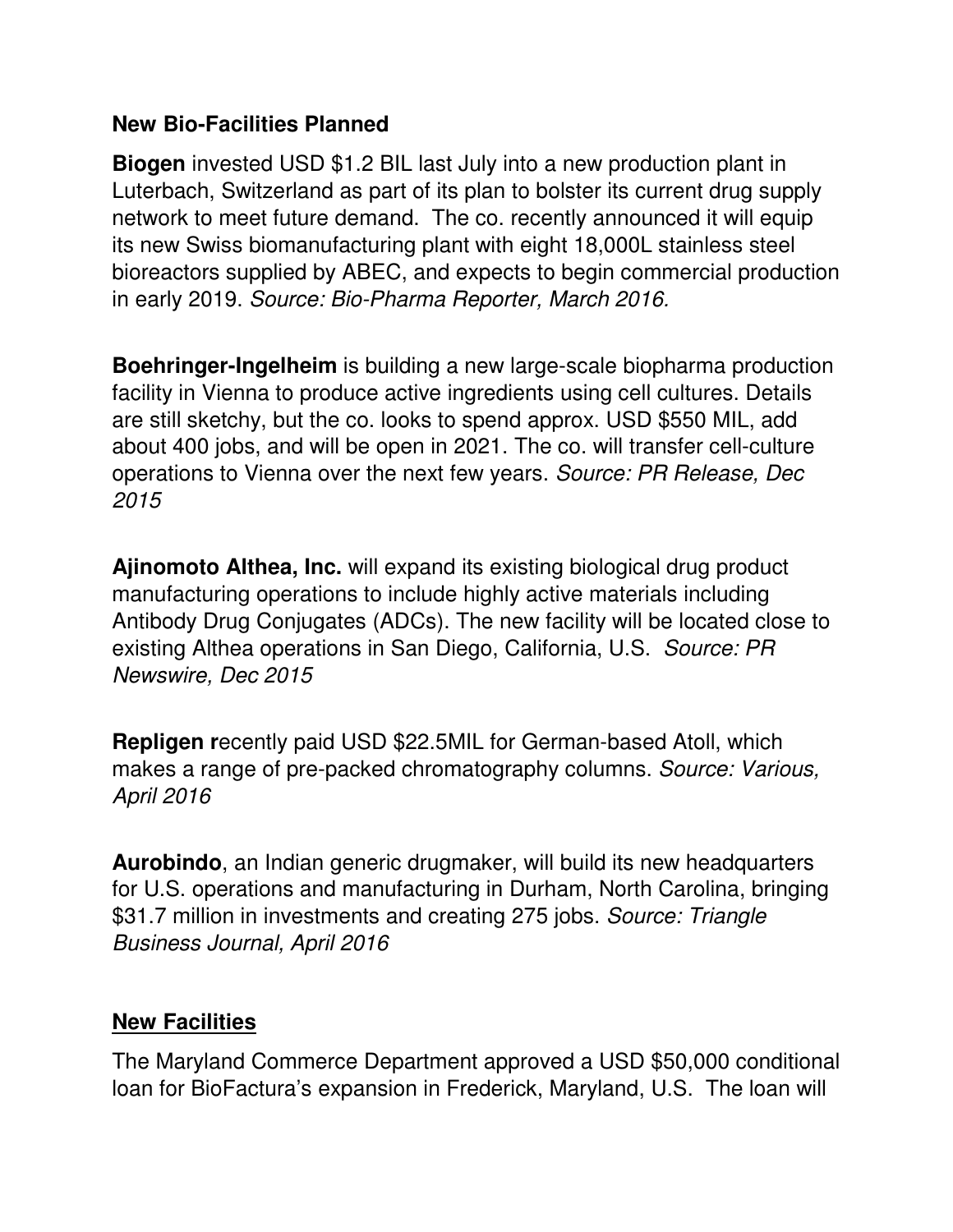convert to a grant if the co. invests at least \$450,000 in the new facility by December, retains existing employees and reaches employment of at least 30 by Dec. 31, 2020. *Source: The Eagle.com, March 2016*

**Aptuit, LLC** acquired Swiss-based Exquiron Biotech AG, a leading CRO for early phase drug discovery, for outsourced discovery services. *Source: Pharma Outsourcing, April 2016* 

**Brammer Biopharmaceuticals** will merge with Florida Biologix to create the best-in-class cell and gene therapy biologics contract development and manufacturing organization (CDMO). Brammer currently occupies 45,000 sq. ft. of PD and Phase I/II clinical manufacturing space in Alachua, Florida, U.S., and is developing a 50,000 sq. ft. facility in Lexington, Massachusetts, U.S. *Source: PR Newswire, March 2016* 

**CMC Biologics A/S** and **IDT Biologika GmbH** will partner to offer drugmakers an antibody drug conjugate manufacturing service. CMC will provide PD and bulk antibody manufacturing services, while IDT will focus on the conjugation, and also handle fill finish and packaging. Both companies hope this will provide drug industry customers with a faster means of making ADC for clinical trials and commercial launch. *Source: Outsourcing-Pharma, Feb 2016*

## **BioINNOVATIONS**

**Patheon** will provide manufacturing solutions to Amgen through its "flexible" manufacturing offerings" and dependent on what Amgen needs. *Source: Fierce Pharma, March 2016*

## **Wrap-up BioNEWS**

**Biovest International Singapore** created a new subsidiary, Cell Culture Company that will supply automated single-use perfusion bioreactor systems and custom mammalian cell and protein manufacturing services to the diagnostic, therapeutic, and animal healthcare industries. Biovest will